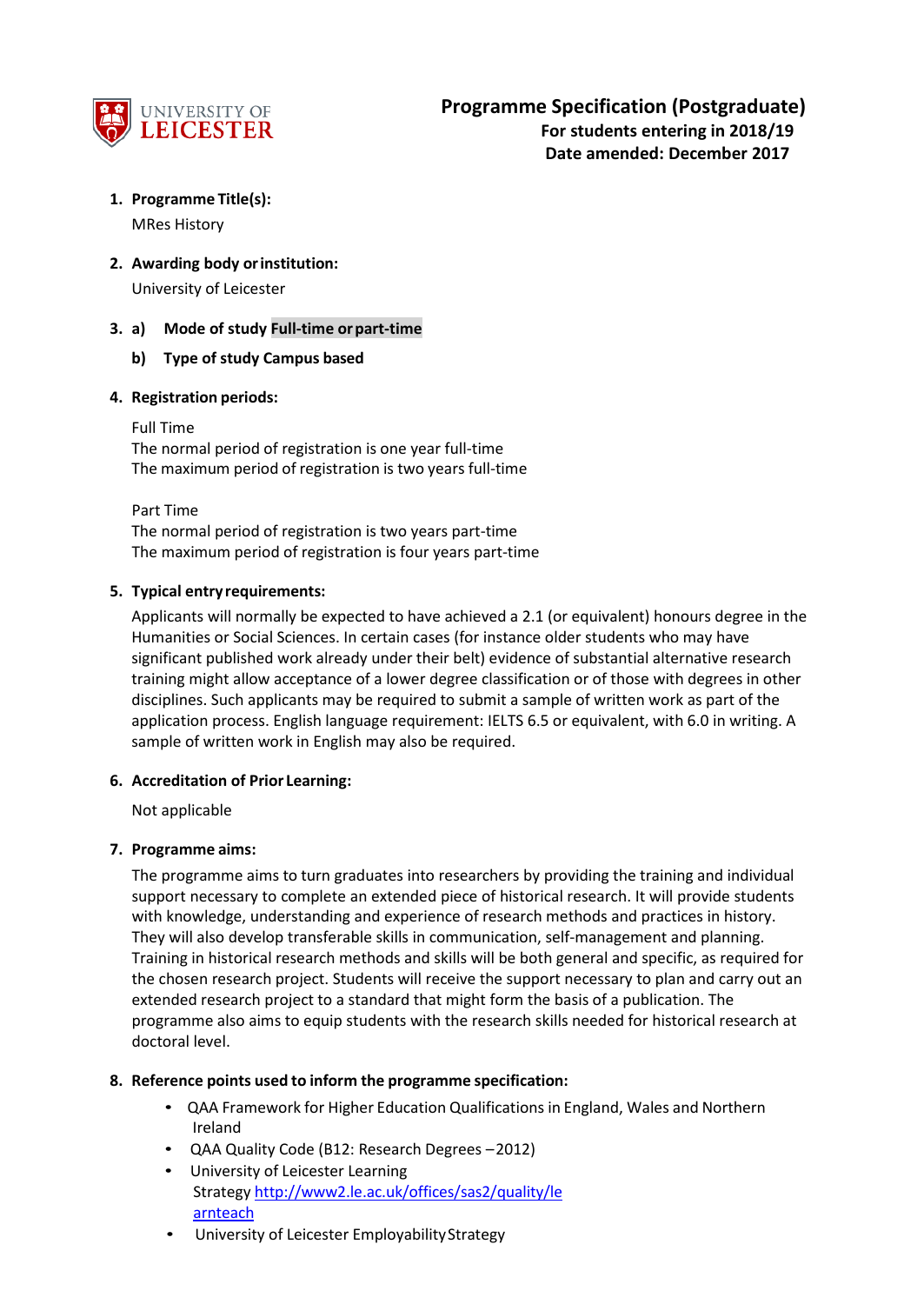- University of Leicester Periodic Developmental Review Reports
- Graduate Survey
- External Examiners'reports
- Annual Developmental Review of the School of History for 2013-14
- ESRC guidance on Postgraduate Research training (5<sup>th</sup> edition, 2009)

### **9. Programme Outcomes:**

| <b>Intended Learning</b><br><b>Outcomes</b>                                                                                                                                                                                                                                                                                                              | <b>Teaching and Learning</b>                                                                                                                             | <b>How Demonstrated?</b>                                                                                                             |  |  |
|----------------------------------------------------------------------------------------------------------------------------------------------------------------------------------------------------------------------------------------------------------------------------------------------------------------------------------------------------------|----------------------------------------------------------------------------------------------------------------------------------------------------------|--------------------------------------------------------------------------------------------------------------------------------------|--|--|
|                                                                                                                                                                                                                                                                                                                                                          | <b>Methods</b>                                                                                                                                           |                                                                                                                                      |  |  |
|                                                                                                                                                                                                                                                                                                                                                          | (a) Subject and Professional skills                                                                                                                      |                                                                                                                                      |  |  |
|                                                                                                                                                                                                                                                                                                                                                          | Knowledge                                                                                                                                                |                                                                                                                                      |  |  |
| Advanced knowledge of<br>methodological, practical,<br>theoretical and ethical issues<br>underpinning historical research<br>Advanced knowledge of the<br>literature and sources relating to a                                                                                                                                                           | Seminars, workshops, directed reading,<br>research seminars, field trip, problem<br>solving exercises, dissertation<br>supervision, independent research | Summative and formative assessment<br>including written assignments, group<br>projects, oral and presentations and a<br>dissertation |  |  |
| specific aspect of the past.                                                                                                                                                                                                                                                                                                                             |                                                                                                                                                          |                                                                                                                                      |  |  |
|                                                                                                                                                                                                                                                                                                                                                          |                                                                                                                                                          |                                                                                                                                      |  |  |
|                                                                                                                                                                                                                                                                                                                                                          | <b>Concepts</b>                                                                                                                                          |                                                                                                                                      |  |  |
| Enhanced understanding of key<br>concepts in historical research                                                                                                                                                                                                                                                                                         | Seminars, workshops, directed reading,<br>research seminars, field trip, problem<br>solving exercises, dissertation<br>supervision, independent research | Group projects, written assignments,<br>poster presentation, oral presentation<br>and dissertation                                   |  |  |
|                                                                                                                                                                                                                                                                                                                                                          | <b>Techniques</b>                                                                                                                                        |                                                                                                                                      |  |  |
| Ability to select and apply<br>methodologies and concepts to the<br>development, execution and<br>communication of an extended<br>research project.                                                                                                                                                                                                      | Seminars, workshops, directed reading,<br>research seminars, , dissertation<br>supervision, independent research                                         | Oral presentation, dissertation                                                                                                      |  |  |
|                                                                                                                                                                                                                                                                                                                                                          | <b>Critical analysis</b>                                                                                                                                 |                                                                                                                                      |  |  |
| Ability to apply understanding of<br>historiography, methodological<br>and theoretical concepts and<br>research techniques to the relevant                                                                                                                                                                                                               | Seminars, workshops, directed reading,<br>research seminars, dissertation<br>supervision, independent research                                           | Oral presentation, dissertation,<br>interactions with supervisor                                                                     |  |  |
| sources with rigour and originality                                                                                                                                                                                                                                                                                                                      | <b>Presentation</b>                                                                                                                                      |                                                                                                                                      |  |  |
| Ability to present material<br>coherently in a variety of formats<br>(oral presentation, poster, shorter<br>and extended written assignments,<br>dissertation).<br>Ability to select and organise<br>original material relevant to an<br>extended study and to achieve a<br>high standard of written and verbal<br>communication throughout.             | Seminars, workshops, research<br>seminars, independent research,<br>dissertation supervision                                                             | Poster presentation, written<br>assignments, oral presentation,<br>dissertation                                                      |  |  |
| <b>Appraisal of evidence</b>                                                                                                                                                                                                                                                                                                                             |                                                                                                                                                          |                                                                                                                                      |  |  |
| Ability to read and critically analyse<br>historiographical and<br>methodological debates in the<br>literature and to assess the<br>relevance of existing research.<br>Ability to select and critically<br>analyse relevant primary source<br>material.<br>Ability to develop and maintain a<br>rigorous and independent inquiry<br>at an advanced level | Seminars, workshops, research<br>seminars, independent research,<br>dissertation supervision                                                             | Oral presentation, written<br>assignments, dissertation, interactions<br>with supervisor                                             |  |  |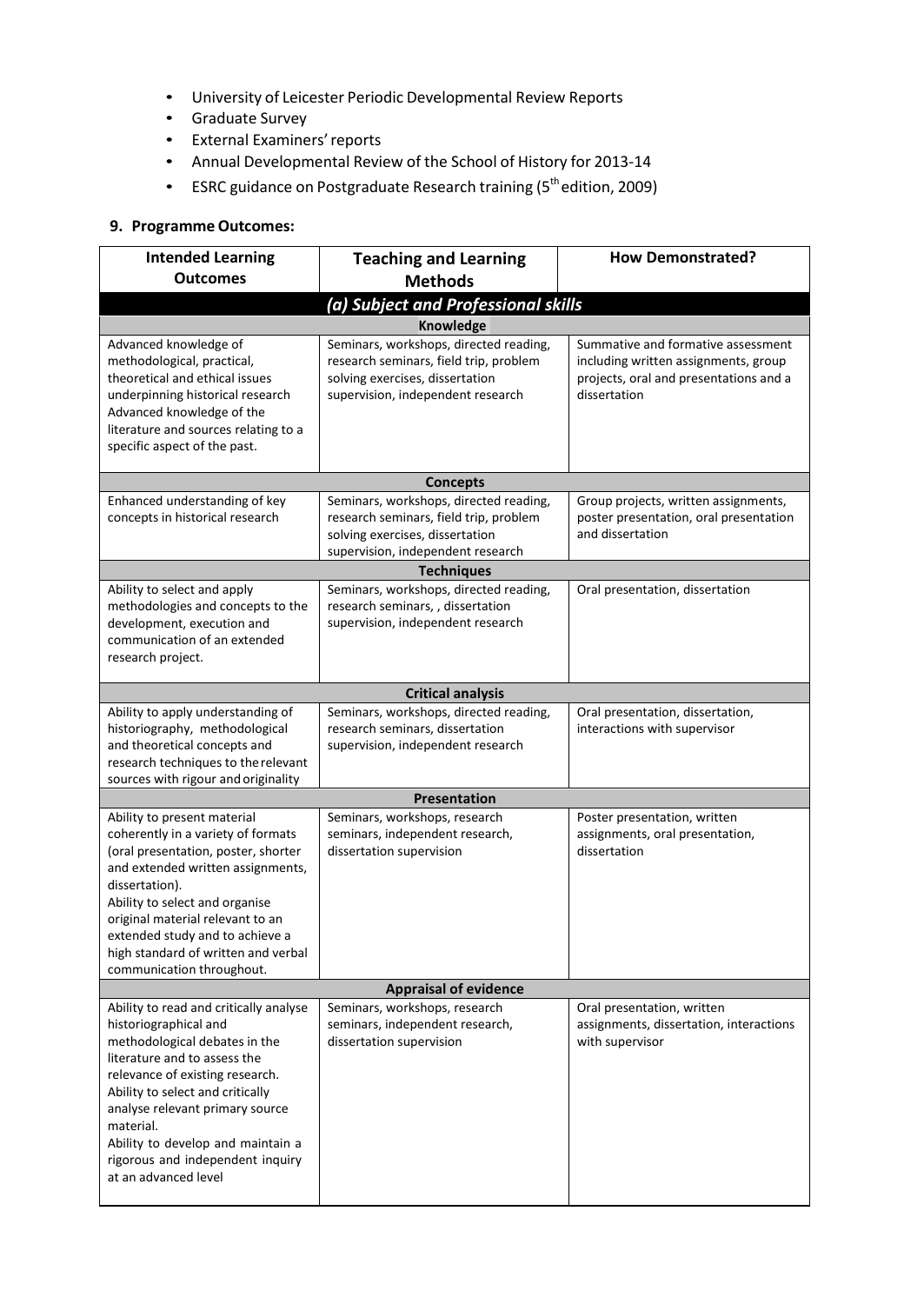| <b>Intended Learning</b>                                                                                                                                                                                                                                                                                                                                                                                                                                                                                    | <b>Teaching and Learning</b>                                                                                                                                                       | <b>How Demonstrated?</b>                                                                                                                                    |  |  |
|-------------------------------------------------------------------------------------------------------------------------------------------------------------------------------------------------------------------------------------------------------------------------------------------------------------------------------------------------------------------------------------------------------------------------------------------------------------------------------------------------------------|------------------------------------------------------------------------------------------------------------------------------------------------------------------------------------|-------------------------------------------------------------------------------------------------------------------------------------------------------------|--|--|
| <b>Outcomes</b>                                                                                                                                                                                                                                                                                                                                                                                                                                                                                             | <b>Methods</b>                                                                                                                                                                     |                                                                                                                                                             |  |  |
| (b) Transferable skills                                                                                                                                                                                                                                                                                                                                                                                                                                                                                     |                                                                                                                                                                                    |                                                                                                                                                             |  |  |
| Develop a critical awareness of<br>current research and new insights<br>in the relevant research areas<br>Carry out a critical evaluation of<br>literature and primary sources<br>applicable to relevant research<br>areas.<br>Select and synthesise data<br>Communicate findings and<br>conclusions to relevant audiences.<br>Awareness of ethical and practical<br>issues that impact on research.<br>Awareness of the dynamic research<br>environment, in particular<br>accessibility of source material | <b>Research skills</b><br>Seminars, workshops, directed reading,<br>research seminars, field trip, problem<br>solving exercises, dissertation<br>supervision, independent research | Summative and formative assessment<br>including written assignments, group<br>projects, presentations and a<br>dissertation Interactions with<br>supervisor |  |  |
|                                                                                                                                                                                                                                                                                                                                                                                                                                                                                                             | <b>Communication skills</b>                                                                                                                                                        |                                                                                                                                                             |  |  |
| Ability to write clearly and concisely<br>in an appropriate scholarly style<br>with effective organisation of<br>content and appropriate scholarly<br>apparatus<br>Ability to structure arguments<br>effectively and present them in<br>writing and orally<br>Ability to write in a range of<br>scholarly formats, for example<br>essay and dissertation.<br>Ability to identify relevant<br>information, critically analyse it and<br>summarise findings succinctly in<br>writing and orally               | Seminars and workshops, Dissertation<br>supervision                                                                                                                                | written assignments, oral and poster<br>presentation, interactions with<br>supervisor, dissertation                                                         |  |  |
|                                                                                                                                                                                                                                                                                                                                                                                                                                                                                                             | Data presentation                                                                                                                                                                  |                                                                                                                                                             |  |  |
| Ability to gather, select, handle and<br>analyse qualitative and quantitative<br>data.<br>Ability to deliver an oral<br>presentation based on original<br>research to an academic audience.                                                                                                                                                                                                                                                                                                                 | Seminars, workshops, fieldtrip                                                                                                                                                     | Group project report, dissertation, oral<br>presentation, interaction with<br>supervisor                                                                    |  |  |
|                                                                                                                                                                                                                                                                                                                                                                                                                                                                                                             | <b>Information technology</b>                                                                                                                                                      |                                                                                                                                                             |  |  |
| Ability to use information<br>technology to identify and access<br>research resources<br>Ability to use information<br>technology to present research<br>findings effectively                                                                                                                                                                                                                                                                                                                               | Computer practical classes, tutorials,<br>resource based learning, dissertation<br>supervision                                                                                     | Essays, written reports, dissertation,<br>oral presentation                                                                                                 |  |  |
|                                                                                                                                                                                                                                                                                                                                                                                                                                                                                                             | <b>Problem solving</b>                                                                                                                                                             |                                                                                                                                                             |  |  |
| Ability to apply critical skills to the<br>identification and solution of<br>original research problems                                                                                                                                                                                                                                                                                                                                                                                                     | Dissertation supervision                                                                                                                                                           | dissertation                                                                                                                                                |  |  |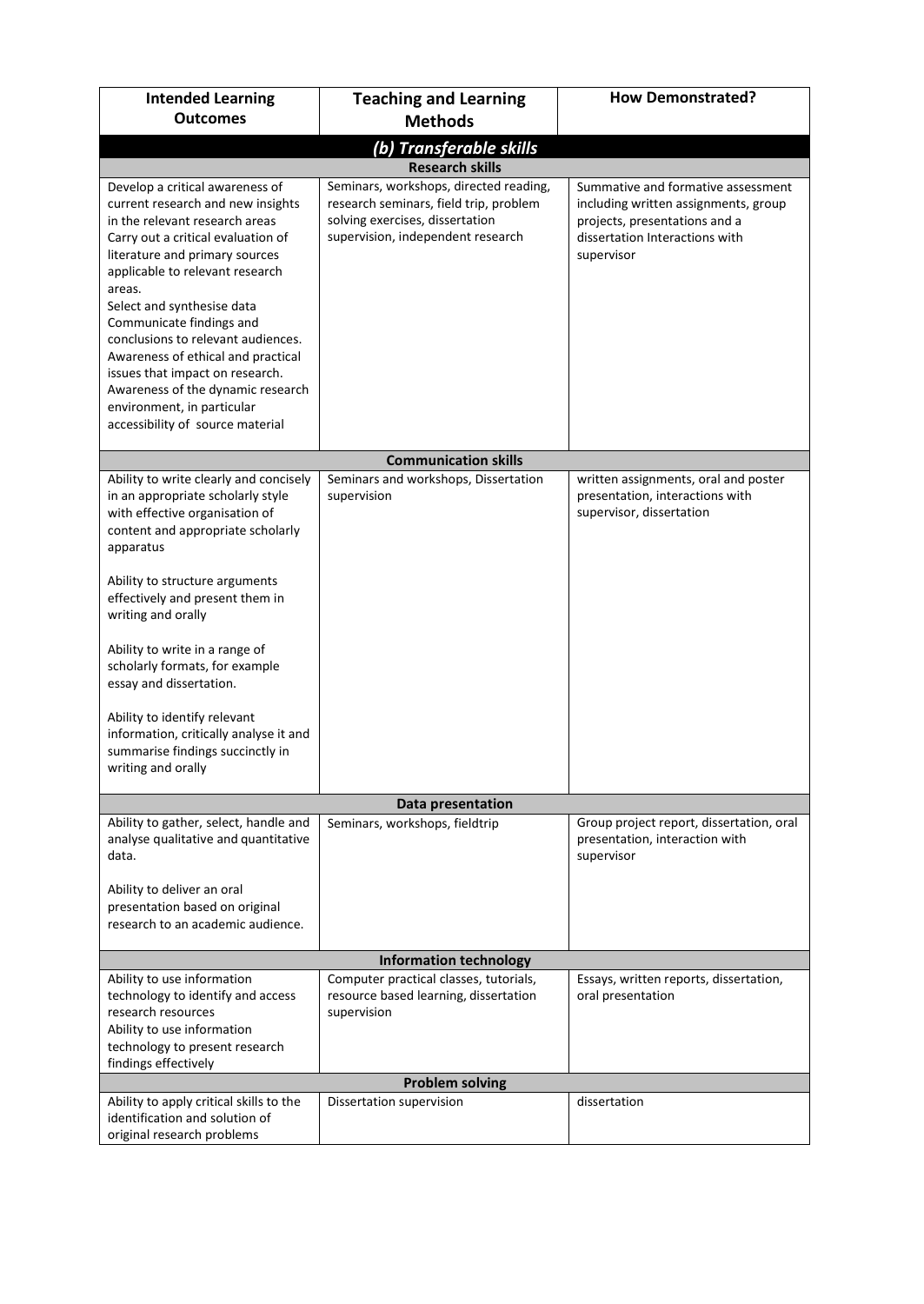| <b>Intended Learning</b>                            | <b>Teaching and Learning</b>         | <b>How Demonstrated?</b>              |  |  |  |
|-----------------------------------------------------|--------------------------------------|---------------------------------------|--|--|--|
| <b>Outcomes</b>                                     | <b>Methods</b>                       |                                       |  |  |  |
| <b>Working relationships</b>                        |                                      |                                       |  |  |  |
| Ability to organise and contribute                  | Seminars, workshops, dissertation    | Poster presentation, group project    |  |  |  |
| to group activity.                                  | supervision                          | report, interaction with supervisor   |  |  |  |
| Working effectively with<br>dissertation supervisor |                                      |                                       |  |  |  |
| <b>Managing learning</b>                            |                                      |                                       |  |  |  |
| Ability to work independently                       | Advice on study skills, e.g. time    | Regular contact with dissertation     |  |  |  |
| and manage their own                                | management and planning assignments. | supervisor, production of research    |  |  |  |
| learning. Showing initiative,                       |                                      | timetable                             |  |  |  |
| self-organisation and time-                         |                                      |                                       |  |  |  |
| management.                                         |                                      |                                       |  |  |  |
| Career management                                   |                                      |                                       |  |  |  |
| Develop the ability to apply the                    | Advice on PDP and career options     | Individual PDP portfolios. Attendance |  |  |  |
| skills and knowledge gained to a                    | delivered through the personal tutor | at NHL sessions                       |  |  |  |
| range of professional contexts.                     | system. Careers development sessions |                                       |  |  |  |
|                                                     | offered by the New History Lab.      |                                       |  |  |  |

#### **10. Special features:**

This programme is designed to be compatible with a 1+ 3 route to a PhD. It draws on resources developed for the MAs in History and Urban History

## **11. Indications of programmequality:**

This course builds on the existing research training provision for MA History and MA Urban History that has received favourable reports from successive external examiners.

Comments from the external examiner's report, 23/11/2015:

• 'The dissertation elements of both the MA and MRes are challenging, especially for weaker students in the cohort and the staff have done well to encourage them to produce their bestwork'.

## **12. Scheme of Assessment**

This programme follows the University's regulations governing taught postgraduate programmes: <http://www2.le.ac.uk/offices/sas2/regulations/general-regulations-for-taught-programmes>

#### **13. Progression points**

For the award of the MRes candidates will complete the core module, (30 credits) and a second taught module, either a literature review or an optional module that provides relevant research training or content (30 credits) and successfully complete a dissertation (120 credits). Successful completion of 60 credits of taught modules is required for progression to the dissertation.

In cases where a student has failed to meet a requirement to progress he or she will be required to withdraw from the course and a recommendation will be made to the Board of Examiners for an intermediate award where appropriate.

### **14. Rules relating to re-sits orre-submissions:**

As defined in Senate Regulation 6: Regulations governing Taught Postgraduate Programmes of Study (see Senate Regulations)

#### **15. External Examiners**

The details of the External Examiner(s) for this programme and the most recent External Examiners' reports can be foun[d here](https://exampapers.le.ac.uk/xmlui/handle/123456789/10)